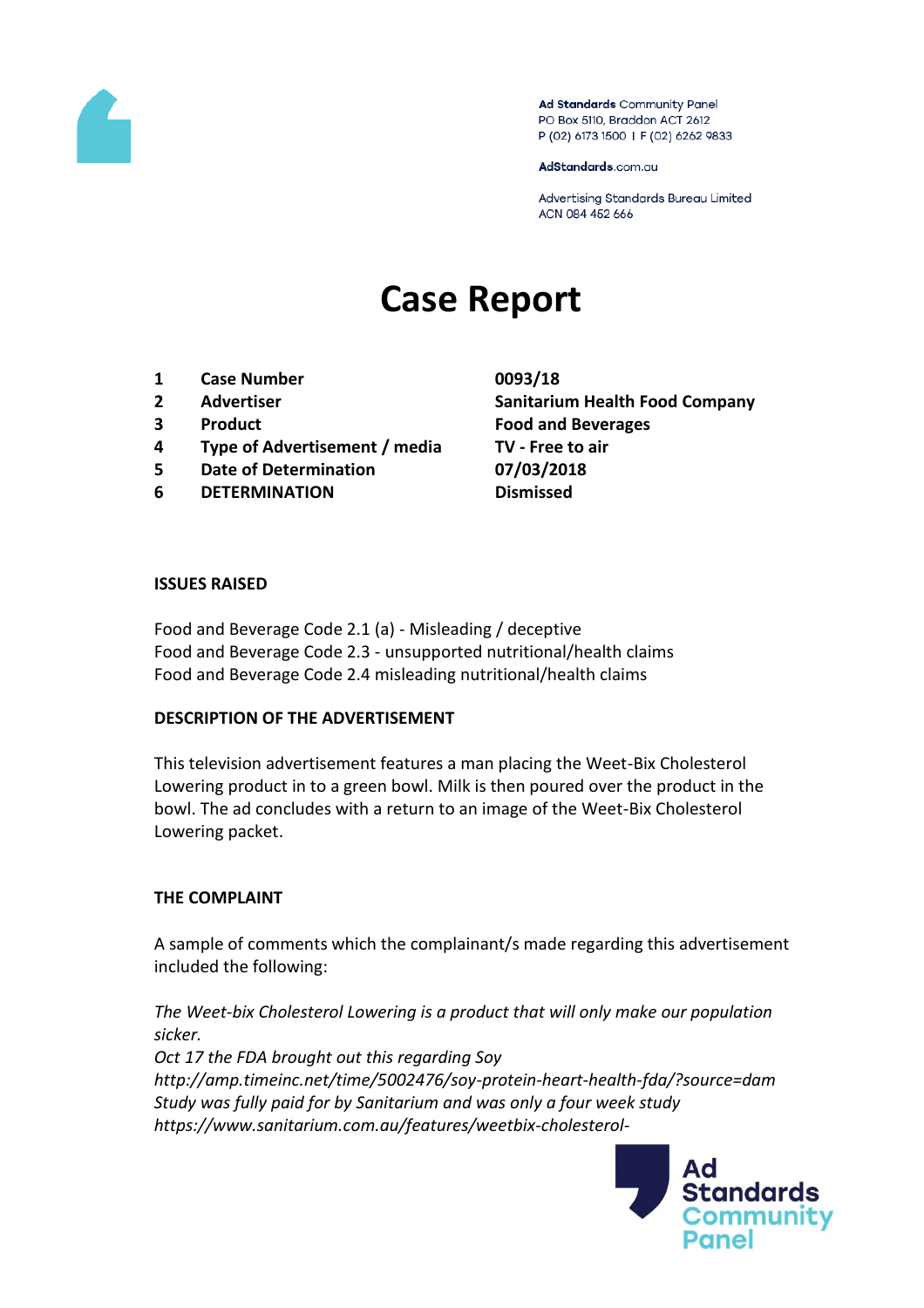

*hcp#hearthealthevidence by a scientist who has processed food industry links Please also see the current information regarding cholesterol (which is protective) https://lowcarbdownunder.com.au/faq/will-lchf-raise-my-cholesterol/*

### **THE ADVERTISER'S RESPONSE**

Comments which the advertiser made in response to the complainant/s regarding this advertisement include the following:

*Sanitarium does not believe the advertisement, the subject of the above complaint, breaches the Food and Beverage Code or the Ethics Code for the reasons noted below.*

# *1. Soy*

*The plant sterol ingredient in Weet-Bix Cholesterol Lowering is made from refined vegetable oils, including soy. It does not contain soy protein which is the subject of the concern in the link provided by the complainant.* 

*Furthermore, soy foods are generally seen as nutritious inclusions in the diet. For example, the Australian Dietary Guidelines recommend consuming plenty of vegetables, including legumes (an example of which is soy) and the Australian Guide to Healthy Eating includes tofu as an example of a recommended food in the protein food group.*

*https://www.eatforhealth.gov.au/food-essentials/five-food-groups/vegetables-andlegumes-beans*

# *2. Sanitarium funded study*

*To be sure that Weet-Bix Cholesterol Lowering is effective in line with all the science around plant sterols, Sanitarium ran a trial with Professor Peter Clifton, Professor of Nutrition at the University of South Australia. The trial was carried out under strict scientific conditions and was a double blind randomized, placebo controlled, crossover study with no washout period. Results were not significantly different from the LDL cholesterol lowering efficacy of the most up-to-date analysis of all available clinical studies of products delivering 2-2.5g/d (average 2.1g/d) of plant sterols^. Plant sterols are well supported by the science and this trial showed that LDL cholesterol was effectively reduced by up to 9% within the study duration of 4 weeks.* 

*^Ras, R.T., J.M. Geleijnse, and E.A. Trautwein, LDL-cholesterol-lowering effect of plant sterols and stanols across different dose ranges: a meta-analysis of randomised controlled studies. Br J Nutr, 2014. 112(2): p. 214-9.*

#### *3. Isn't cholesterol protective?*

*Cholesterol is important and required by the body for many biological processes. However, if there is too much cholesterol in the blood, it can build up in the walls of*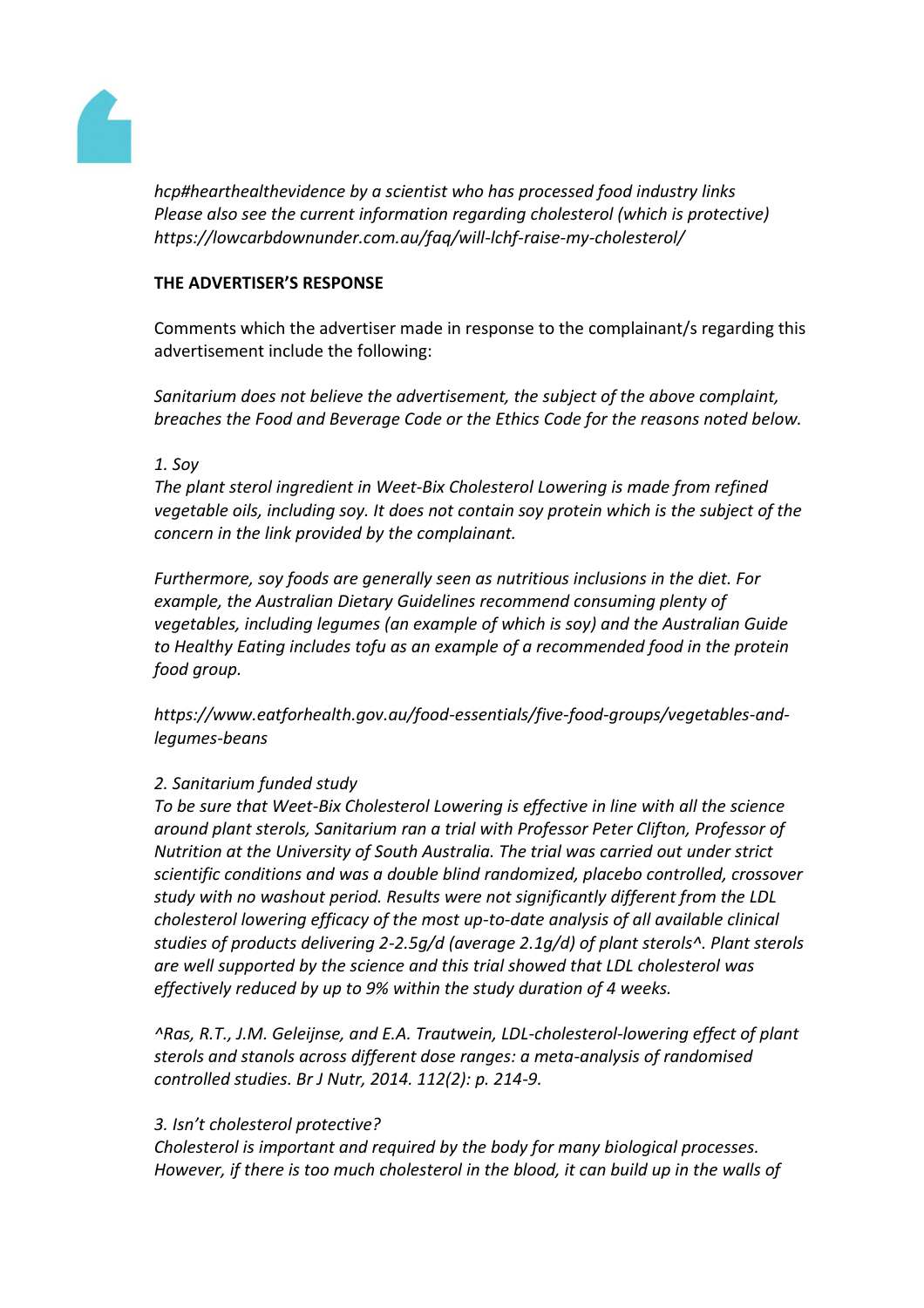

*the arteries causing narrowing of blood vessels, which may then become a problem for heart health. Our product only targets those with elevated cholesterol.*

*Studies have shown, convincingly, that there is a very strong association between cholesterol levels and a healthy heart, along with other lifestyle elements such as overall diet, high blood pressure, weight and activity levels.* 

*Elevated cholesterol is recognised by leading health authorities in Australia and overseas as an important contributor to heart health, and so lowering cholesterol is a well-established and endorsed strategy for heart health:*

#### *The Heart Foundation*

*https://www.heartfoundation.org.au/images/uploads/main/Heart\_Foundation\_Positi on\_Statement\_-\_Phytosterolstanol\_enriched\_foods\_2017.pdf*

*The recent American Heart Association Presidential Advisory on Dietary Fats and Cardiovascular Disease http://circ.ahajournals.org/content/early/2017/06/15/CIR.0000000000000510*

*National Vascular Disease Prevention Alliance (an initiative of Diabetes Australia, Kidney Health Australia, Heart Foundation and Stroke Foundation) - Guidelines for CVD risk management, Australia 2012.* 

*https://heartfoundation.org.au/images/uploads/publications/Absolute-CVD-Risk-Full-Guidelines.pdf* 

*National Expert Panel on Detection, Evaluation, and Treatment of High Blood Cholesterol, United States 2002. http://circ.ahajournals.org/content/106/25/3143* 

*European Society of Cardiology (ESC) and European Atherosclerosis Society (EAS), 2016: https://academic.oup.com/eurheartj/article/37/39/2999/2414995/2016-ESC-EAS-Guidelines-for-the-Management-of* 

*In addition, we sumbit the substantiation for the claims made within the advertising:*

#### *1. Reduces cholesterol by up to 9%*

*Weet-Bix Cholesterol Lowering contains plant sterols. 'Research shows, based on 40 clinical studies, that consuming 2g of plant sterols daily can lower LDL cholesterol by up to 9%'.* 

*Based on all available clinical studies (40 studies ranging from 3 weeks to 6 months in duration), products delivering 2-2.5g/d of plant sterols (average 2.1g/d) have been demonstrated to significantly lower LDL cholesterol (Ras, 2014). The upper limit of the 95% confidence interval is 9% – the upper limit of the 95%CI provides an estimate for*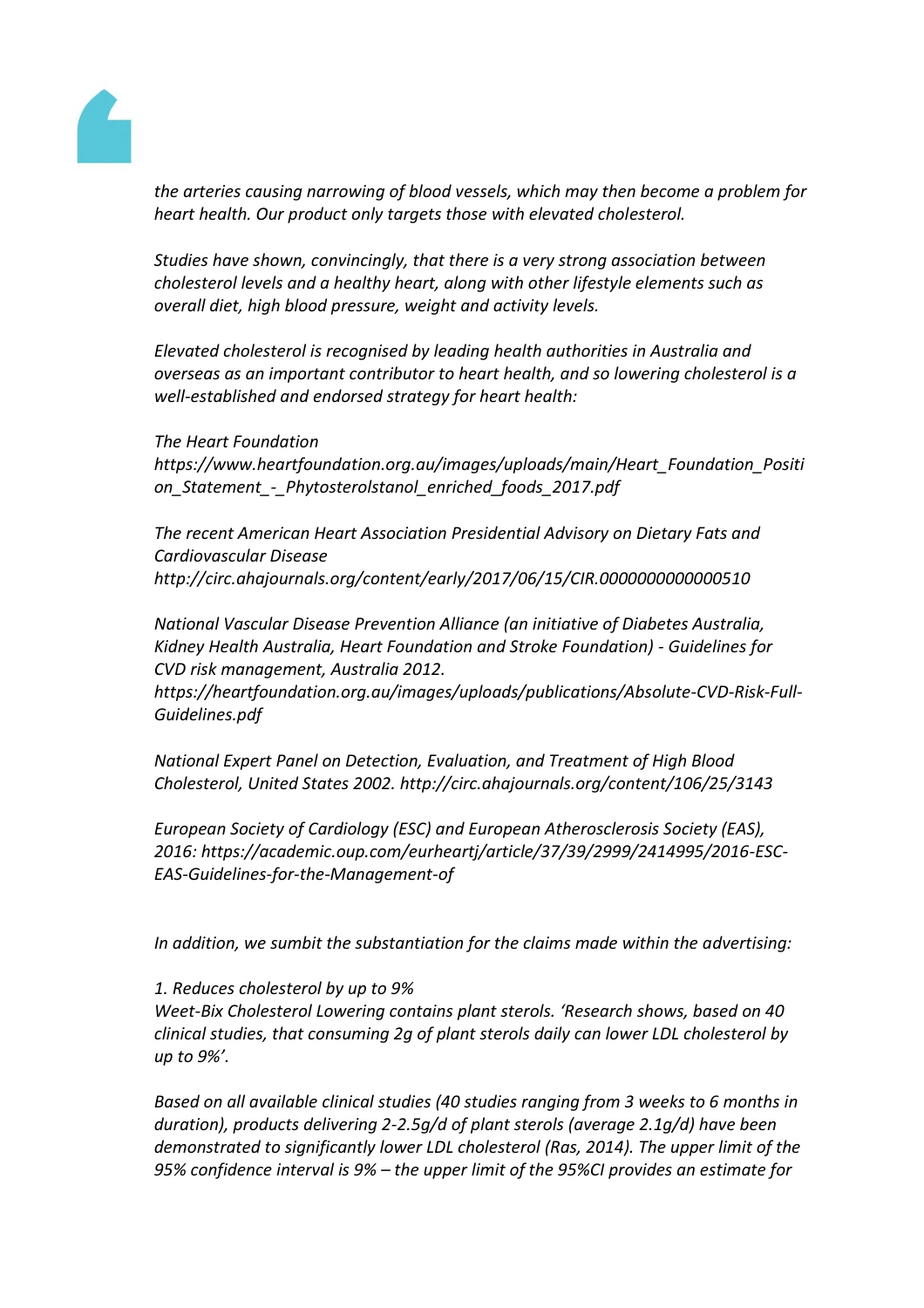

*the upper limit of the true population effect for LDL cholesterol lowering (Ras, 2014).* 

*Ras RT, Gleijnse, JM, Trautwein EA. LDL-cholesterol-lowering effect on plant sterols and stanols across different dose ranges: a meta-analysis of randomized controlled studies. Brit J Nutr 2014;112:213- 219.https://www.ncbi.nlm.nih.gov/pmc/articles/PMC4071994/*

# *2. Cholesterol lowering*

*Weet-Bix Cholesterol Lowering contains plant sterols. FSANZ allow a high level health claim for plant sterols. The approved claim is "reduces blood cholesterol" (or words of similar import).*

*https://www.legislation.gov.au/Details/F2017C00317*

# *3. Clinically proven*

*"Clinically proven to actively lower LDL cholesterol by up to 9% within 4 weeks'. In addition to the scientific literature and total body of evidence demonstrating an effect of up to 9% cholesterol reduction with 2g of plant sterols, Sanitarium conducted our own Weet-Bix Cholesterol Lowering clinical study:* 

*A randomised clinical study on 'Weet-Bix Cholesterol Lowering', conducted by the University of South Australia with lead researcher Professor Peter Clifton, concluded that 2g of plant sterols from 2 Weet-Bix per day significantly lowers LDL cholesterol. The upper limit of the 95% confidence interval, which provides an estimate for the upper limit of the true population effect was 9%.* 

*4. Weet-Bix provides 2 grams of plant sterols which are clinically proven to lower cholesterol by up to 9% in 4 weeks*

*As shown in the nutrition information panel, Weet-Bix Cholesterol Lowering provides 2 grams of plant sterols per serve. As demonstrated in previous points, plant sterols lower cholesterol (FSANZ approved claim), with the scientific literature and our own clinical trial supporting the 'up to 9%' reduction 'within 4 weeks'. NUTRITION INFORMATION (Average)*

*Serving Size: 36g (2 Biscuits) Servings Per Pack: 12 PER SERVE PER 100g Energy (kJ) 529 1470 (Cal) 127 351 Protein (g) 3.8 10.5 Fat, Total (g) 1.7 4.8*

- *- Saturated Fat (g) 0.3 0.7*
- *- Trans Fat (g) 0.0 0.0*
- *- Polyunsaturated Fat (g) 1.1 3.1*
- *- Monounsaturated Fat (g) 0.4 1.0*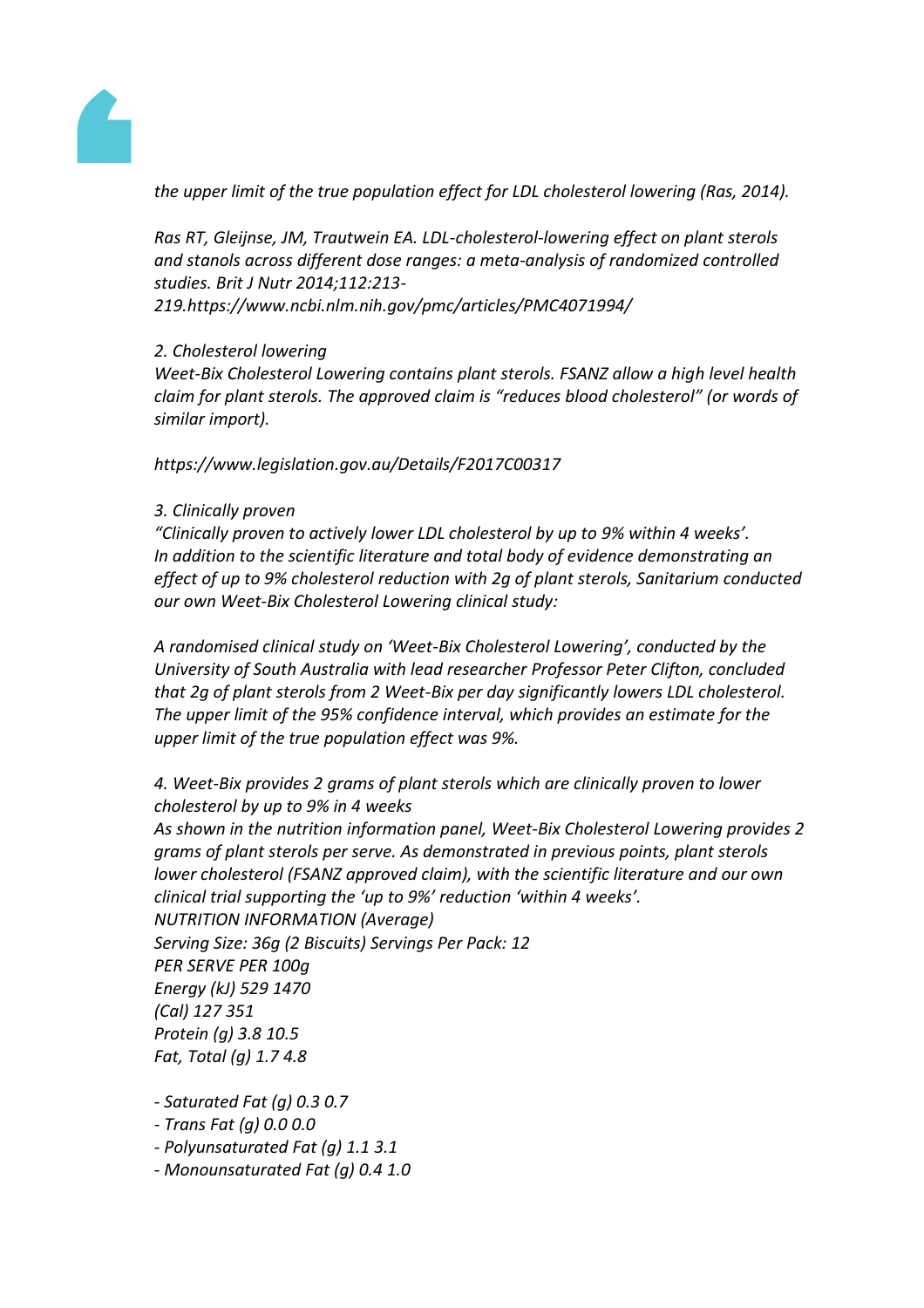

*Plant Sterols (g) 2.0 5.6 Carbohydrate (g) 21.9 60.7 - Sugars (g) 1.0 2.7 Dietary Fibre (g) 3.5 9.7 Sodium (mg) 91 254 Potassium (mg) 124 344 Thiamin (Vitamin B1) (mg)\*\* 0.55 (50%)\* 1.53 Riboflavin (Vitamin B2) (mg) 0.43 (25%)\* 1.19 Niacin (Vitamin B3) (mg) 2.5 (25%)\* 6.9 Folate (µg) 80 (40%)\* 222 Iron (mg) 3.0 (25%)\* 8.3 Magnesium (mg) 34 (11%)\* 95*

*We believe that there is nothing about the advertisement that breaches section 2 of the Ethics Code, specifically:*

*1. Section 2.1 (Discrimination or vilification): The advertisement does not portray people or depict material in a way which discriminates against or vilifies a person or section of the community on account of race, ethnicity, nationality, gender, age, sexual preference, religion, disability, mental illness or political belief.*

*2. Section 2.2 (Exploitative and degrading): The advertisement does not employ sexual appeal in a manner which is exploitative and degrading of any individual or group of people.*

*3. Section 2.3 (Violence): The advertisement does not present or portray violence. 4. Section 2.4 (Sex, sexuality and nudity): The advertisement does not portray sex, sexuality and nudity.*

*5. Section 2.5 (Language): The advertisement does not use strong or obscene language.*

*6. Section 2.6 (Health and Safety): We believe the advertisement does not depict material contrary to the Prevailing Community Standards on health and safety. 7. Section 2.7 (Advertising/Marketing Communication in program): Sanitarium Weet-Bix Cholesterol Lowering was a product featured, amongst others from other companies, within a program segment run by the TODAY Show on Monday 16th Oct with spokesperson Dr Joanna McMillan. This was at the initiation of Healthy Food Guide publication, promoting their 2017 Healthy Food Awards Winners. This was in program content and not organised or paid for by Sanitarium. We believe that this is not an example of a breach of this area of the Code.*

*We further note that this advertising received a CAD rating of "W" and as such the advertising would not be positioned in, or adjacent to children's programming. Our instruction for media buying is to target people 40+. TV buying spot list included for reference.*

*We submit that the advertisement in question does not breach the Food and Beverage Code 2.1 (a), Code 2.3 and Code 2.4.*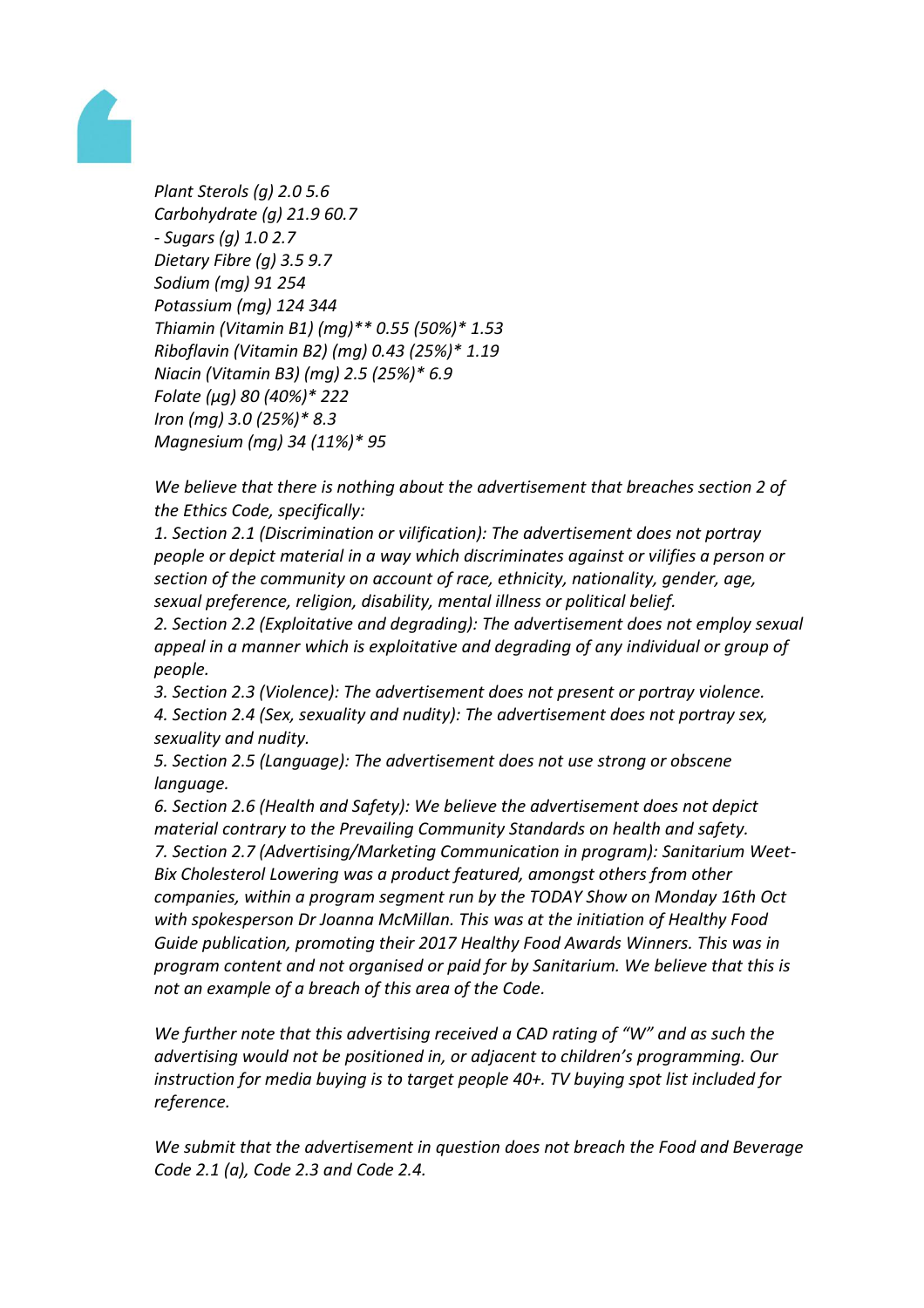

*\*Percentage of Recommended Dietary Intake (RDI)* 

#### **THE DETERMINATION**

The Ad Standards Community Panel ("Panel") considered whether this advertisement breaches the AANA Food and Beverages Advertising and Marketing Communications Code (the Food Code).

The Panel noted the complainants' concerns that the advertisement is promoting a product that will only make the population sicker, and that the complaint includes references to a number of articles.

The Panel viewed the advertisement and noted the advertiser's response.

The Panel noted that the product advertised is food and that therefore the provisions of the AANA Food and Beverages Advertising and Marketing Communications Code (the Food Code) apply. In particular the Panel considered section 2.1 of the Food Code which provides:

'Advertising or marketing communications for food ...shall be truthful and honest, shall not be or be designed to be misleading or deceptive or otherwise contravene prevailing community standards, and shall be communicated in a manner appropriate to the level of understanding of the target audience of the Advertising or Marketing Communication with an accurate presentation of all information including any references to nutritional values or health benefits.'

The Panel also considered Section 2.3 of the Food Code which provides:

'Advertising or Marketing Communications for Food or Beverage Products that include what an Average Consumer, acting reasonably, might interpret as health or nutrition claims shall be supportable by appropriate scientific evidence meeting the requirements of the Australia New Zealand Food Standards Code.'

The Panel noted that the advertisement depicts someone preparing a bowl of Weet-Bix cholesterol lowering product and a voice over describing the benefits of the product. Specifically the Board noted that the advertisement states:

- 'Want to lower cholesterol by up to 9%?'

- '2 of these weetbix per day contain 2gm of plant sterols which are clinically proven to lower cholesterol by up to 9% in 4 weeks – take two per day.'

The advertisement also contains a superscript stating '2 grams of plant sterols daily lowers cholesterol within 4 weeks as part of a healthy diet low in saturated fat' and has an image of the package of weetbix which states on the pack: 'cholesterol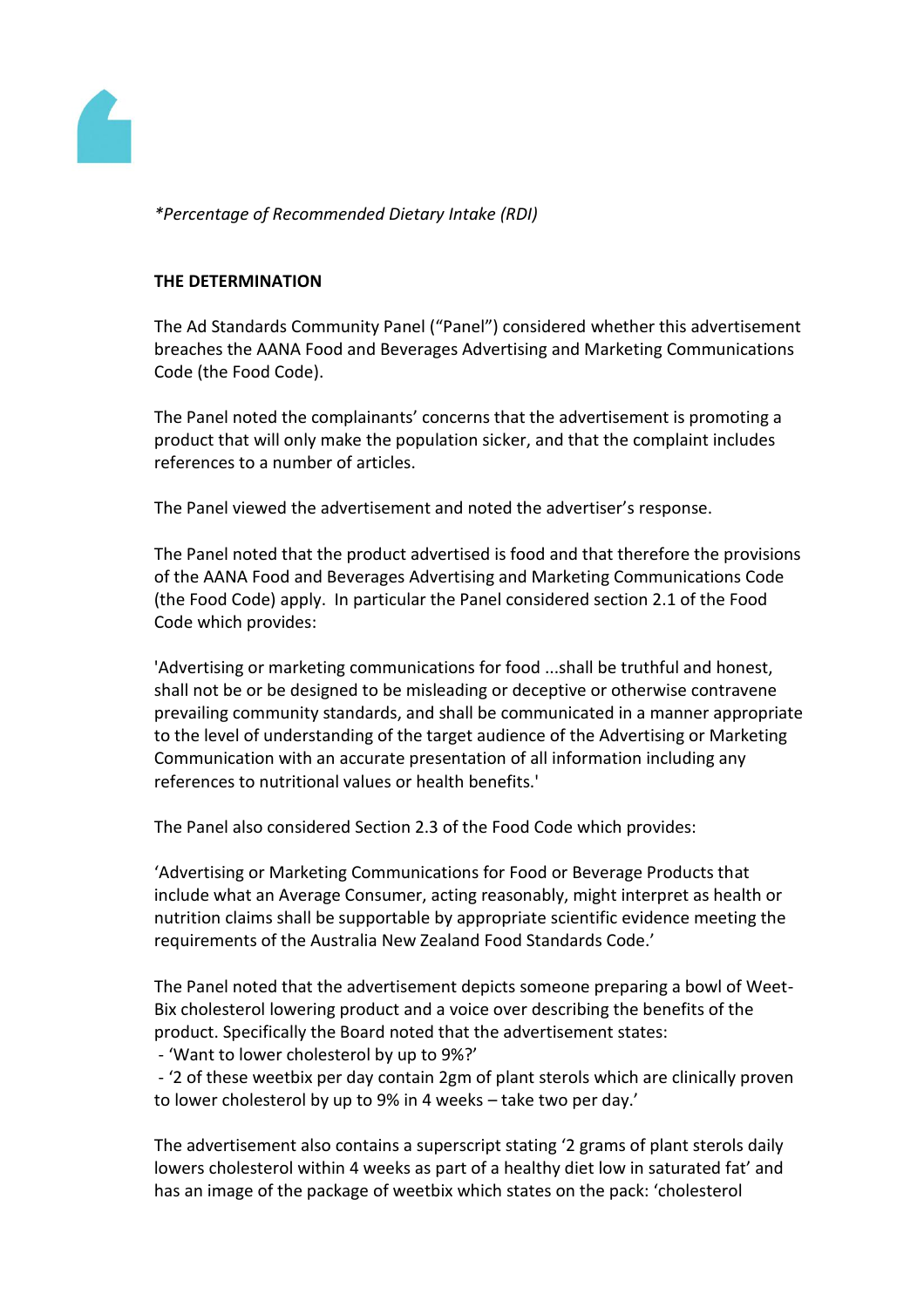

lowering', 'reduces cholesterol by up to 9% clinically proven', '2 weet bix provides 2 g plant sterols' and an image of the Heart Foundation logo.

The Panel noted the issues raised in the complaint which refer to FDA (Food and Drug Administration of the USA) consultation with regards to removing an existing health claim that soy protein can reduce the risk of coronary heart disease and also references an article discussing the impact of a low carb high fat diet on cholesterol levels.

The Panel considered that these issues raised by the complainant did not relate to the scientific justification or otherwise of the health benefit of plant sterols.

The Panel noted that the use of the statements, and therefore their truthfulness, has been considered by the Australia New Zealand Food Authority. The Panel noted the Australia New Zealand Food Standards Code states that a 'diet which contains 2g of phytosterols, phytostanols and their esters per day' and is able to make the claim 'reduces blood cholesterol' (https://www.legislation.gov.au/Details/F2017C00711. The Panel noted that the Australia New Zealand Food Standards Code (ANZFSC) permits a reference to a reduction in blood cholesterol in the context of a reference to a diet which contains 2g of phytosterols, phytostanols and their esters per day'. The Panel noted that the specific reference in the advertisement does not mention 'blood cholesterol' but noted that Standard 1.2.7-10 of the ANZFSC does not prescribe the words that must be used when making a claim and that a reference to cholesterol rather than blood cholesterol is not misleading.

The Panel considered that the statements in the advertisement relating to the reduction of cholesterol were consistent with the permission in the ANZFSC and were not misleading.

The Panel also considered that the advertisement described the health benefit of the two Weet-bix per day in a manner that was appropriate to the level of understanding of a consumer with an interest in a cholesterol lowering product.

The Panel then considered the complainant's concern regarding the reference to the clinical study conducted by Sanitarium.

The Panel considered section 2.6 of the Food Code which requires 'advertising or marketing communications for food or beverage products including claims relating to material characteristics such as …health benefits, shall be specific to the promoted product/s and accurate in all such representations.'

The Panel noted the advertiser's reply that 'all available clinical studies' (not just the study conducted by Sanitarium) had findings which supported the claim in the advertisement regarding a 9% reduction in cholesterol. The Panel also considered that